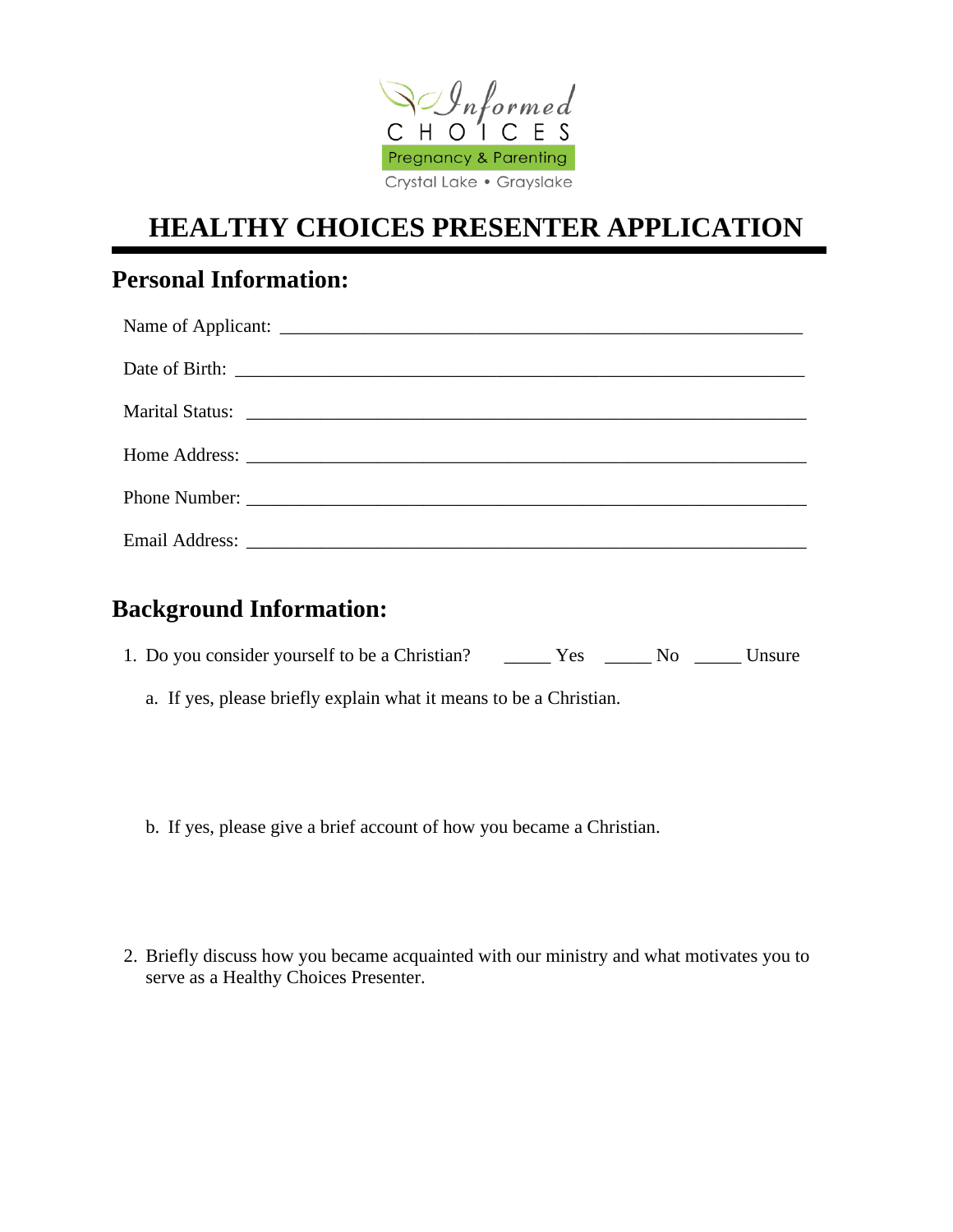3. What skills and strengths uniquely qualify you to serve with the Healthy Choices team?

4. Is your spouse and/or family supportive of your involvement with this ministry?

5. Have you, at any time in your life, terminated a pregnancy? If so, please explain the circumstances of that decision and how you feel about it now.

6. Have you ever counseled a woman considering abortion? If so, please give a brief account of how that experience affected you.

7. When do you feel that sexual intercourse is morally permissible?

8. Under what circumstances would you consider abortion as an acceptable alternative for a woman facing an unplanned pregnancy? Please be specific.

9. Please give a general evaluation of your knowledge in the following areas: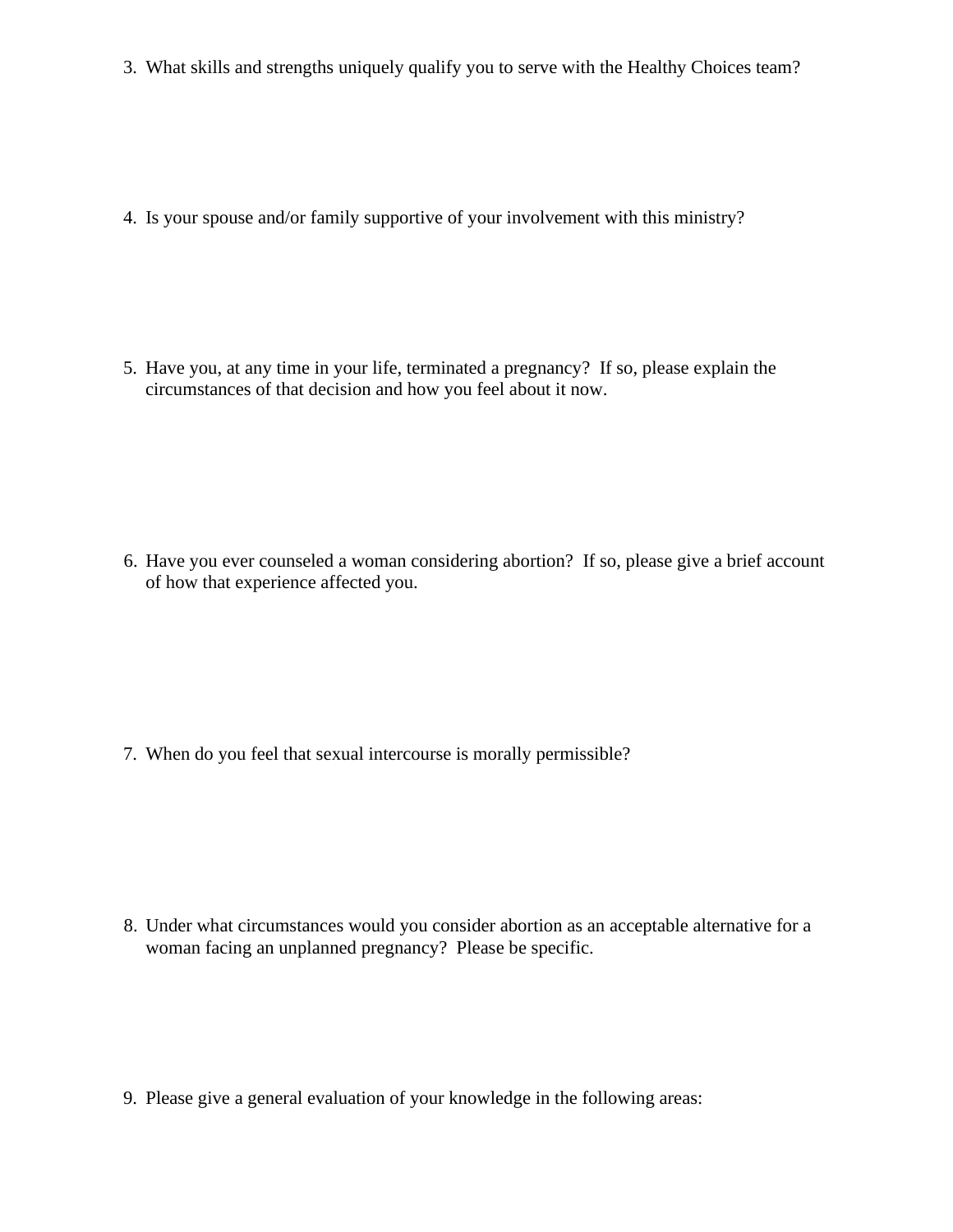| a. Knowledge of what the Bible teaches concerning the sanctity of human life:     |                                                                                         |  |  |  |  |
|-----------------------------------------------------------------------------------|-----------------------------------------------------------------------------------------|--|--|--|--|
|                                                                                   | excellent _______ good ________ fair _______ poor                                       |  |  |  |  |
|                                                                                   | b. Knowledge of the various methodologies by which pregnancies are terminated:          |  |  |  |  |
|                                                                                   | excellent ________ good __________ fair ________ poor                                   |  |  |  |  |
|                                                                                   | c. Knowledge of existing state and federal laws that regulate the practice of abortion: |  |  |  |  |
|                                                                                   | excellent ________ good __________ fair ________ poor                                   |  |  |  |  |
| <b>Church Affiliation and Involvement:</b>                                        |                                                                                         |  |  |  |  |
|                                                                                   |                                                                                         |  |  |  |  |
|                                                                                   |                                                                                         |  |  |  |  |
|                                                                                   |                                                                                         |  |  |  |  |
| Name of Pastor:                                                                   |                                                                                         |  |  |  |  |
|                                                                                   |                                                                                         |  |  |  |  |
| In what capacities do you serve at your church? _________________________________ |                                                                                         |  |  |  |  |
| <b>Personal References:</b>                                                       |                                                                                         |  |  |  |  |
|                                                                                   |                                                                                         |  |  |  |  |
|                                                                                   |                                                                                         |  |  |  |  |
|                                                                                   |                                                                                         |  |  |  |  |
|                                                                                   |                                                                                         |  |  |  |  |

### **Educational and Employment History:**

Please attach a copy of your personal resume (or curriculum vitae). This document must include, but is not limited by, your complete educational history as well as your complete employment history up to the present.